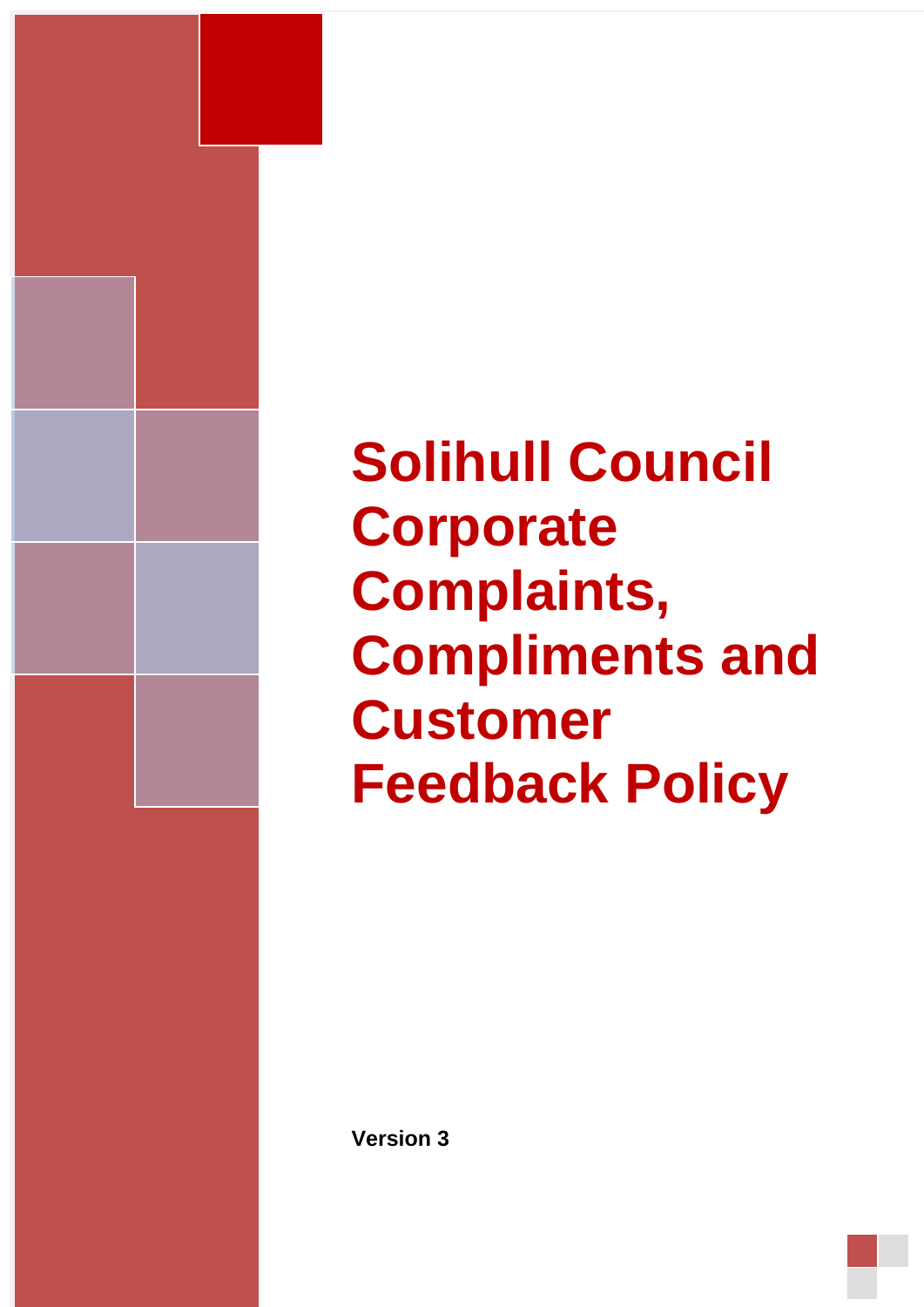# **Version Control**

| <b>Version Number</b> | <b>Description</b>                                                                                                            |
|-----------------------|-------------------------------------------------------------------------------------------------------------------------------|
| 0.1                   | Submitted to Customer Services DLT for review<br>14/12/2011                                                                   |
| 0.2                   | Updated with comments from DLT and input from<br>member of the public                                                         |
| 0.3                   | Submitted to OLT for comment 19/12/2011                                                                                       |
| 0.4                   | Updated with co-ordinators comments 20/01/2012                                                                                |
| 0.5                   | Submitted to OLT final 13/02/2012                                                                                             |
| 0.6                   | Submitted to CLT 14/02/2012                                                                                                   |
| 0.7                   | Submitted to OSMB 05/03/2012                                                                                                  |
| 0.8                   | Updated with comments from CLT                                                                                                |
| 0.9                   | Updated with comments from colleagues                                                                                         |
| 0.10                  | Updated with guidance on learning                                                                                             |
| 0.11                  | Appendices B and C written and attached                                                                                       |
| 0.12                  | Changes reviewed and accepted                                                                                                 |
| 0.13                  | Updated as per guidance from the LGO                                                                                          |
| 0.14                  | Proof read for final draft                                                                                                    |
| 0.15                  | Feedback from FTA Steering Group                                                                                              |
| 1.0                   | Final version approved by CLT on (to be added)                                                                                |
| 2.0                   | CLT feedback amendments.                                                                                                      |
| 3.0                   | Change to stage two timescale                                                                                                 |
|                       | Document separated into 3: policy, vexatious<br>complaints procedures and guidance for council co-<br>ordinators and officers |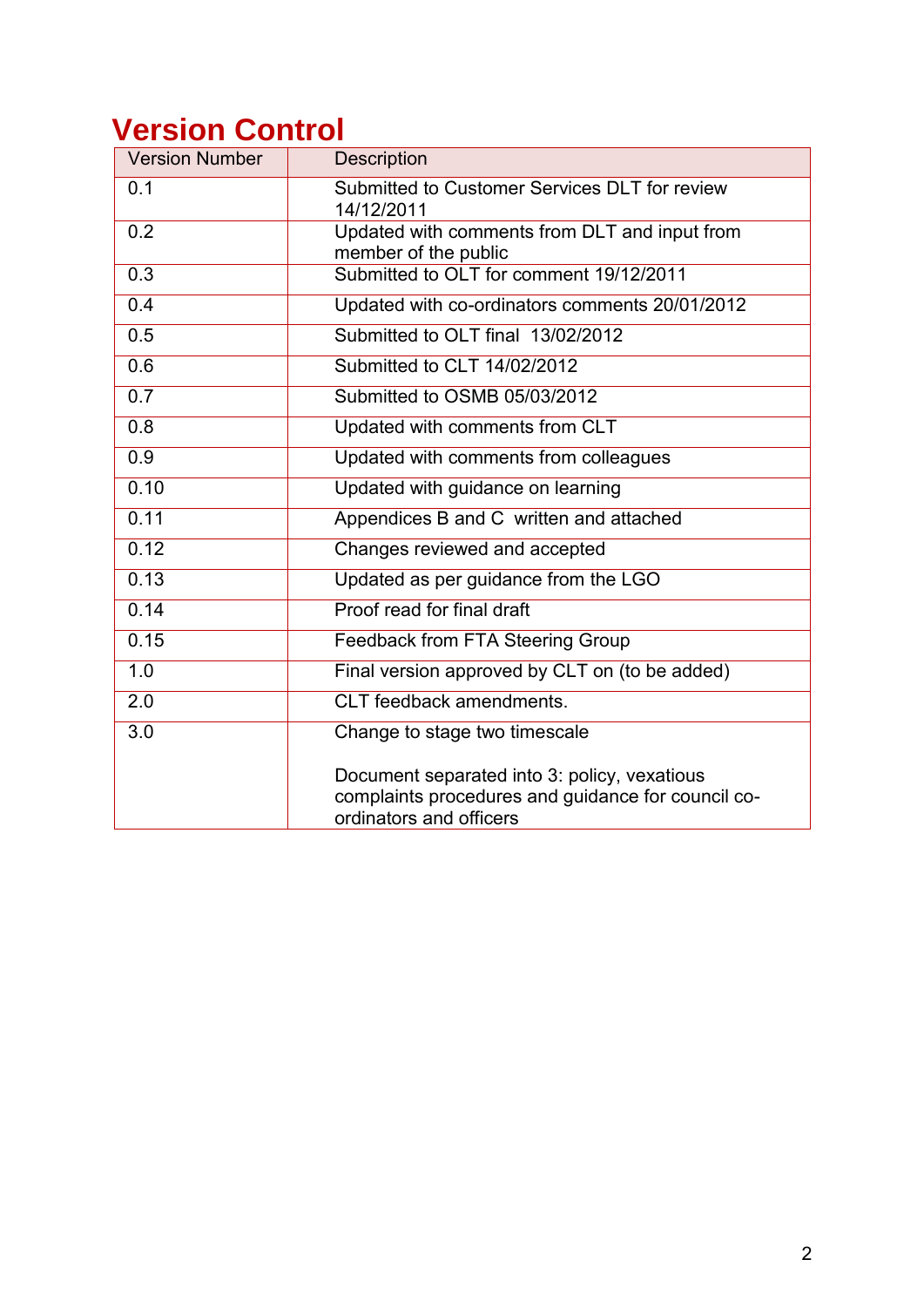# **Introduction**

Solihull Council is committed to providing the best services we can to our customers. However, we do recognise that sometimes things do go wrong and we are committed to listening to the views of our customers in order to improve the services we provide. Complaints are a simple way for our customers to voice their concerns and are an important indicator of where services may not be delivering their best performance. The effective resolution of complaints should improve the confidence of our customers and identify service improvements.

# **Scope of policy**

This policy applies to all employees including those on a temporary or fixed contract.

# **Objectives**

The Corporate Complaints Policy aims to:

- Ensure everyone knows how to complain and how we will handle their complaint
- Ensure complaints are dealt with consistently across the Council
- Provide customers with a fair and effective way to complain about our services
- Ensure complaints are monitored and used to improve services
- Improve public satisfaction and confidence in the way the Council handles complaints and provides its services
- Ensure complaints are responded to in a timely manner

# **Definition of a complaint**

A complaint is defined as "an expression of dissatisfaction by a member of the public about a Council service or action or lack of action, whether the action or service was provided by the Council itself or a person or body acting on behalf of the Council". A complaint is any expression of dissatisfaction with our services, whether justified or not.

# **Responsibilities**

The Council will deal with complaints impartially, objectively and professionally. We will treat complainants with respect, as we ourselves would like to be treated. Complainants and their families will not receive adverse treatment because they have made a complaint.

We will ensure that everyone is treated fairly and consistently in expressing their views and opinions and will take into account equality and diversity issues. We will also ensure that a complainant's views are taken seriously and they receive a timely response and explanation of how the decision was reached.

Complainants have a right to be kept informed of what is happening with their complaint and to be advised of the timescale for acknowledging and responding to their complaint, as well as any right of appeal.

#### **What can be complained about**

- A delay in taking action without good reason
- Failure to provide a service
- Mistakes in the way a decision was taken or a service provided
- Not following the Council's own rules, policies and procedures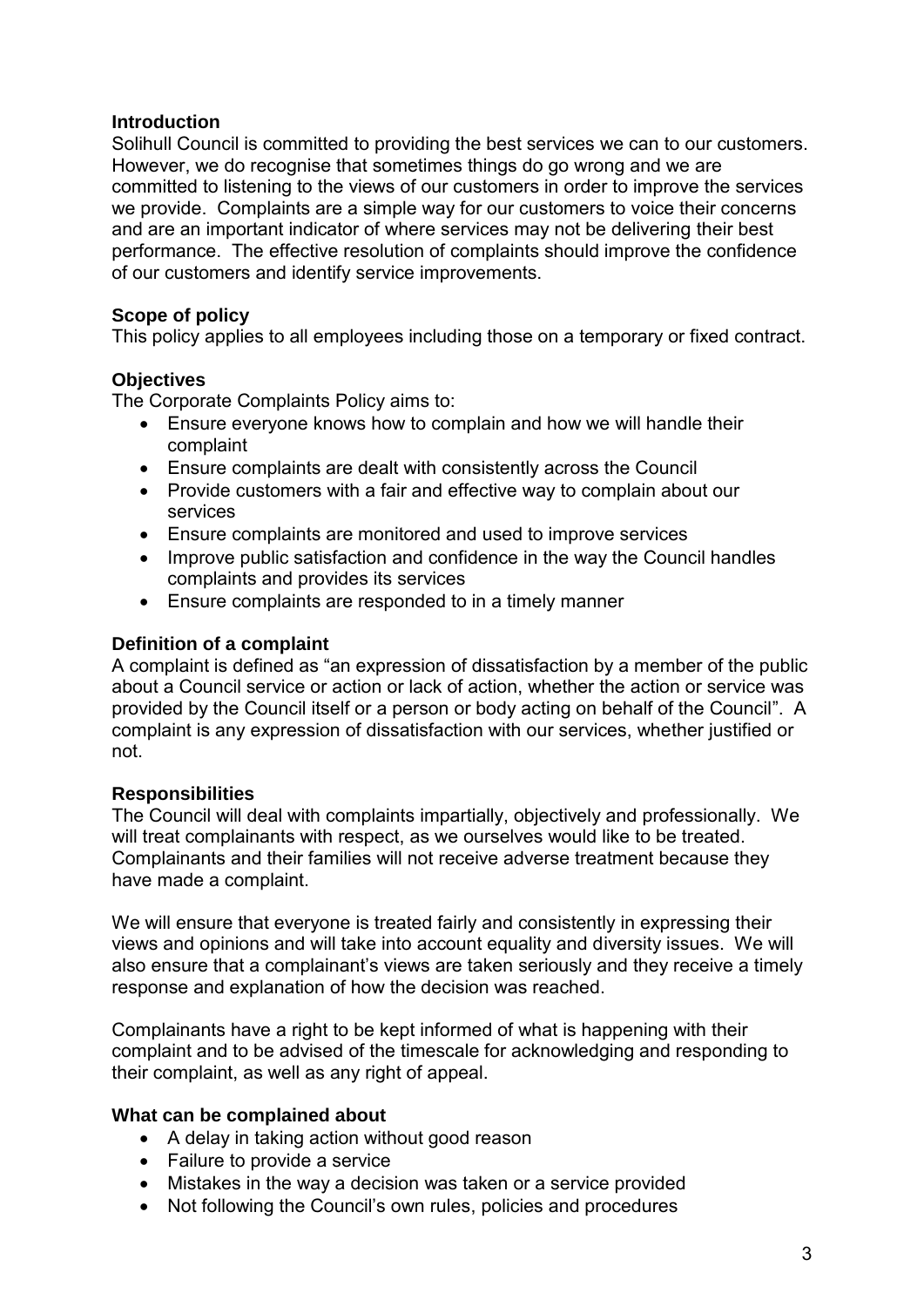- Broken promises
- Giving incorrect or misleading information or failing to answer reasonable questions
- Rude, unhelpful or inappropriate behaviour by staff
- Poor communication
- Not providing a service to an acceptable standard
- Providing poor or inadequate facilities
- Providing a bias or unfair service
- Inappropriate use of personal information

# **Complaints that fall outside the scope of this policy**

Certain types of complaints will not be dealt with under this policy because there are other procedures for dealing with them or they are outside the Council's remit. These include:

- A complaint which is made orally and is resolved satisfactorily within 24 hours
- An initial request for a service such as reporting a faulty street light or requesting a single missed bin collection
- Matters of law or central government policy
- Commercial or contractual matters
- Complaints where the complainant or Council have started legal proceedings in respect of the subject matter of the complaint or there is a claim for compensation
- Complaints alleging criminal actions
- Issues that have already been decided by a Court or independent tribunal
- Services for which there are alternative statutory or tribunal processes including:
	- o Appeals against the refusal of planning permission
	- o Appeals against statutory notices
	- o Parking enforcement appeals
	- o Schools admissions or exclusion appeals
	- o School attendance fines appeals
	- o Special Educational Needs matters that can be considered by Tribunal
	- o Complaints by or on behalf of people receiving social care services
	- o Complaints against schools, including members of school staff
	- $\circ$  Complaints from staff about personnel matters including appointments, dismissals, pay, pensions and discipline. These matters will be dealt with under the relevant HR procedures
	- o Complaints about a Councillor from a member of the public or an employee
	- o Benefit claim appeals

If a complainant sends a complaint that should be dealt with via another procedure, process or by way of an appeal, they will be written to with an explanation of how to access the appropriate process.

# **Time limit for making a complaint**

We will not normally accept a complaint where the customer delayed raising the complaint by more than 12 months from the time the incident occurred for from when they first became aware of the problem which led to them making the complaint. However, each case will be decided on its merits.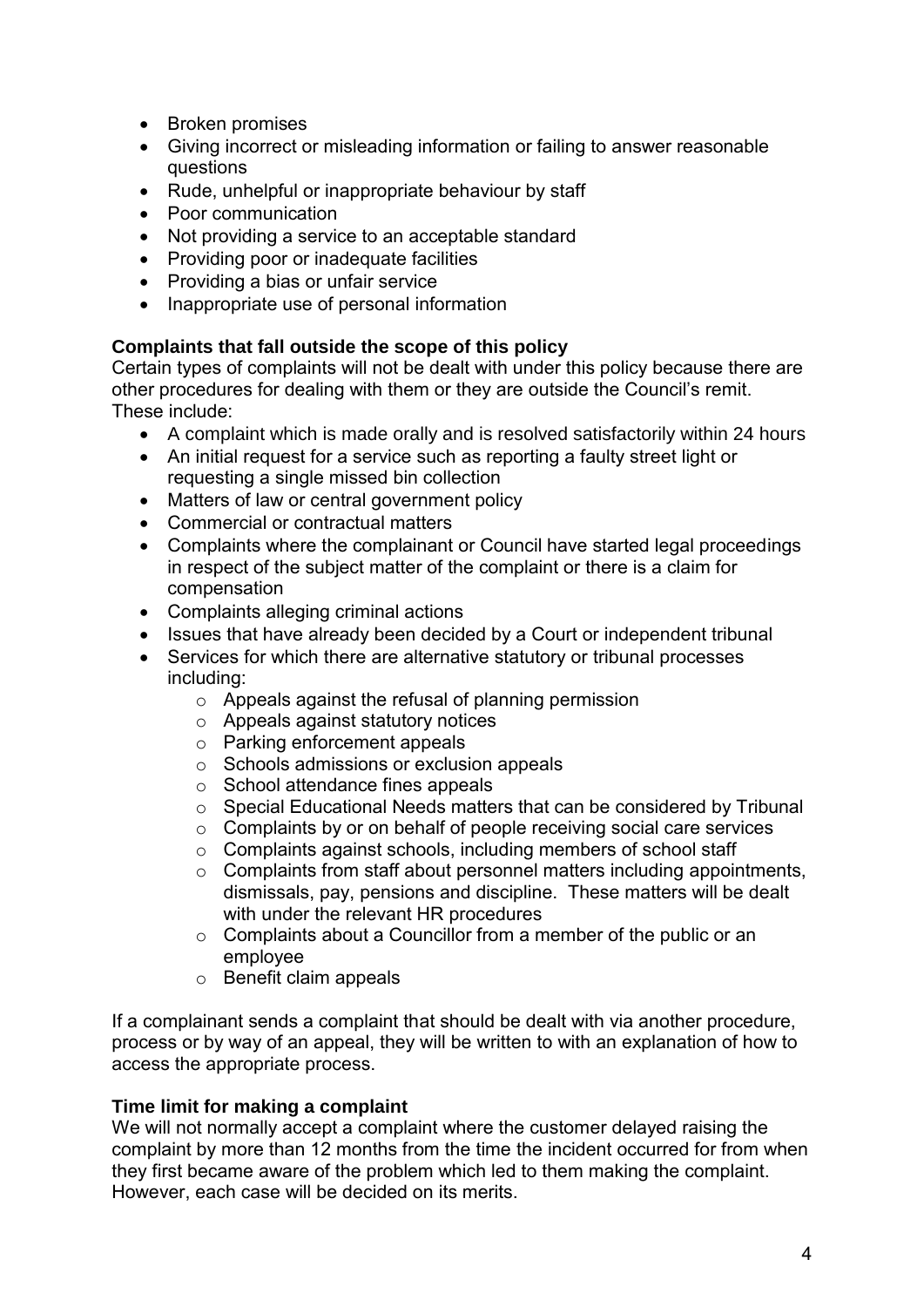Complainants are encouraged to make a complaint as soon as possible after the incident because it is easier to investigate at the time. As time passes, it becomes more difficult to investigate events fairly and effectively.

If a decision is made not to accept a complaint because it is out of time, the complainant will be advised and a written explanation provided.

#### **Who can complain**

Anyone who uses or is affected by services provided by the Council including:

- Residents
- People who work or visit the Borough
- Local business
- Community groups

#### **Support in making a complaint (Representation)**

Some people need help to make a complaint so we accept complaints made on their behalf, provided the person affected has given their consent.

Complainants can ask a third party to act on their behalf but written authorisation is required from the affected person before any information about the complaint can be released to ensure the affected person's wishes are being fulfilled.

In cases involving children or vulnerable adults, if it seems that the person affected may be unable to give their consent, a judgement will need to be made as to whether or not it is appropriate to accept a complaint from their representative.

Councillors can use the complaints procedure in their capacity as citizens and service users. However, the complaints procedure is not appropriate for complaints which arise from their role as Members of the Council.

#### **Anonymous complaints**

The Council will not normally accept a complaint where a complainant has not provided their contact details.

#### **How to contact us**

We accept complaints in person (during office hours), by telephone, letter, email or via our on-line complaints form.

If complainants have particular needs, we will do our best to meet them and make it easier for them to use the complaints procedure. There is no duty on local authorities to provide an advocate service to complainants. However, we will provide information and help to identify sources of advice, including local voluntary organisations, local community and self-help groups or specialist organisations for those with special needs. If a complainant already has access to an advocate, then with their agreement, the advocate can be included in the complaint process.

#### **Local Procedure**

The Corporate Complaints Policy is based on a two stage process:

- $\bullet$  Stage 1 investigation
- Stage  $2$  complaint review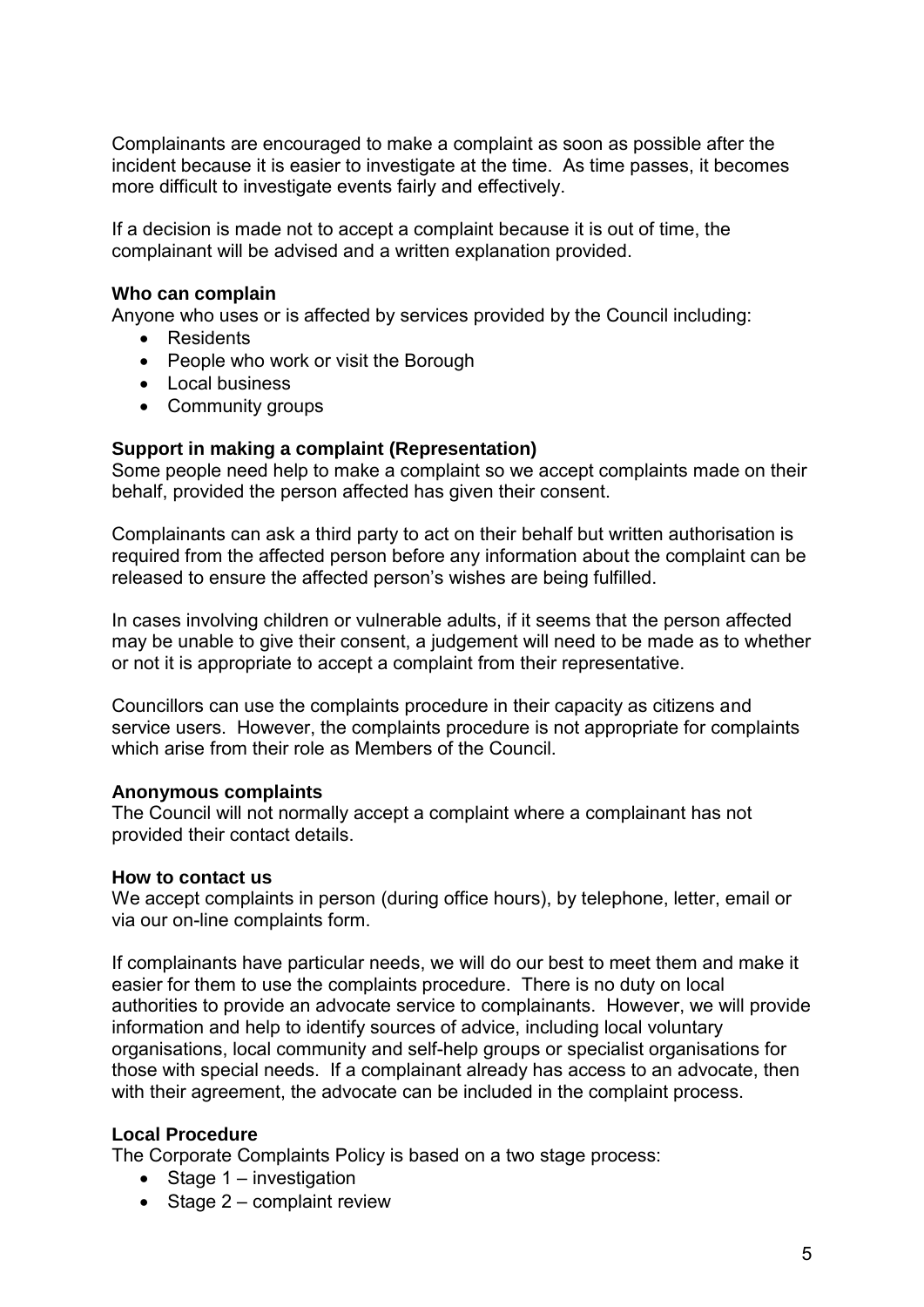# **Stage 1**

# Local investigation

The complaint is investigated and responded to by an appropriate officer from the service concerned. This would usually be the person who has direct responsibility for the staff involved or the issue being complained about. At this point, we would seek to clarify the complaint (if appropriate), together with the expectations and remedy sought from the complainant.

The stage 1 response letter will contain:

- An explanation of what happened and why things went wrong
- If necessary, an apology for service failures
- The decision on the complaint and how that decision was reached
- Any action that the Council will take as a result of the complaint
- How the complainant can escalate their complaint if they are unhappy with the response

#### Timeframe

Complaints should be acknowledged within 2 working days of the complaint being received. Complaints should be dealt with as swiftly as possible and it is expected that the majority of complaints will be responded to within 20 working days. Where complaints are more complex and require further investigation, this timeframe can be extended to 30 working days. Complainants should be kept fully informed of any changes to response timeframes.

# **Stage 2**

#### Review by Senior Officer (Head of Service)

The aim of the final stage is to review the handling and outcome of the stage one investigation. The final stage should not reinvestigate the complaint nor should it consider new complaints or matters that have not been considered at stage one.

The Council may refuse to undertake a final review if it is satisfied that the complainant has not provided sufficient basis for undertaking a further investigation. Where the decision is taken not to undertake a final review, the complainant will be informed in writing, with clear reasons why the decision has been taken. The complainant will also be advised of their right to approach the Local Government & Social Care Ombudsman.

The stage 2 response letter will contain:

- The decision on the complaint and how that decision was reached
- Any action that the Council will take as a result of the complaint
- How the complainant can escalate their complaint to the Local Government & Social Care Ombudsman if they are unhappy with the response

#### Timeframe

A request to escalate to stage 2 should be acknowledged within 2 working days of the request being received. Complaint reviews should be undertaken and responded to within 10 working days. Where reviews are more complex and require further investigation, this timeframe can be extended to 20 working days. Complainants should be kept fully informed of any changes to response timeframes.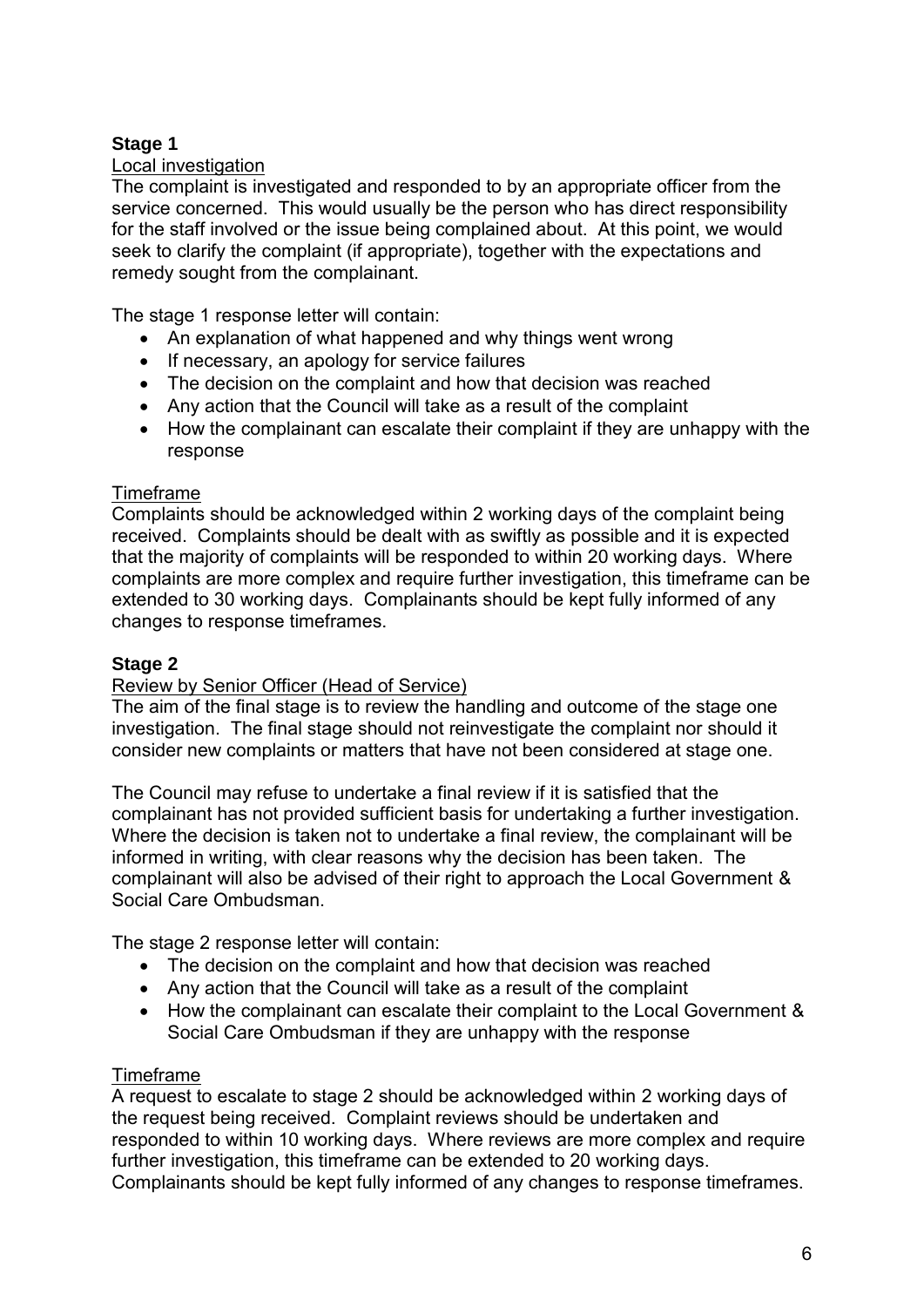# **External Independent Investigations**

External independent investigators will only be appointed if the case has sufficient complexity and it would not be feasible for an Investigating Manager to be appointed internally. The Operations Manager, in conjunction with the relevant Assistant Director, will determine if an investigation warrants the appointment of an external independent investigator. The service area will meet the cost of appointing an external independent investigator.

The Operations Manager will appoint an external independent investigator from the list of external investigating officers and will ensure that the investigating officer:

- Has had no previous involvement in or responsibility for the service area being complained about
- Has sufficient relevant investigative experience
- Is able to complete the investigation within the prescribed timeframe

# **Safeguarding**

Complaints that contain concerns or information that may constitute abuse or risk of harm towards an individual will be referred to the appropriate Safeguarding Team Manager and/or the Police for consideration.

Should such a referral result in a safeguarding investigation, the complaints process will be suspended until that investigation is complete.

# **Putting matters on hold whilst the complaint is investigated**

Any actions that the Council is taking in relation to financial recovery processes that may have given rise to the complaint will be placed on hold pending the outcome of the complaint investigation.

# **Putting things right**

Where the Council is at fault, we need to put things right by acknowledging our mistakes and apologising for them, explaining why things went wrong and what the Council will do to prevent the same mistake happening again.

This should happen at the earliest possible point in the process.

#### **Remedies Guidance**

The Council will follow the [LGO remedies guidance](https://www.lgo.org.uk/assets/attach/2619/Remedies%20V8%20FINAL.1%20%2018.5.18.pdf) to remedy personal injustice wherever a fault has been revealed. Remedies are not just about money, the LGO will look into the root causes of problems and recommend improvements to systems where they haven't worked properly, so that others do not suffer from the same problems in future. A financial payment may be recommended to reimburse a person who has suffered a quantifiable financial loss, or it might be more of a symbolic payment which serves as an acknowledgement of the distress or difficulties suffered.

#### **Complaints spanning more than one service area or department**

Sometimes complaints concern more than one service area or department. So far as possible, we will aim to send a coordinated single response to the complainant. The complainant will be advised of how the matter will be handled when the complaint is acknowledged.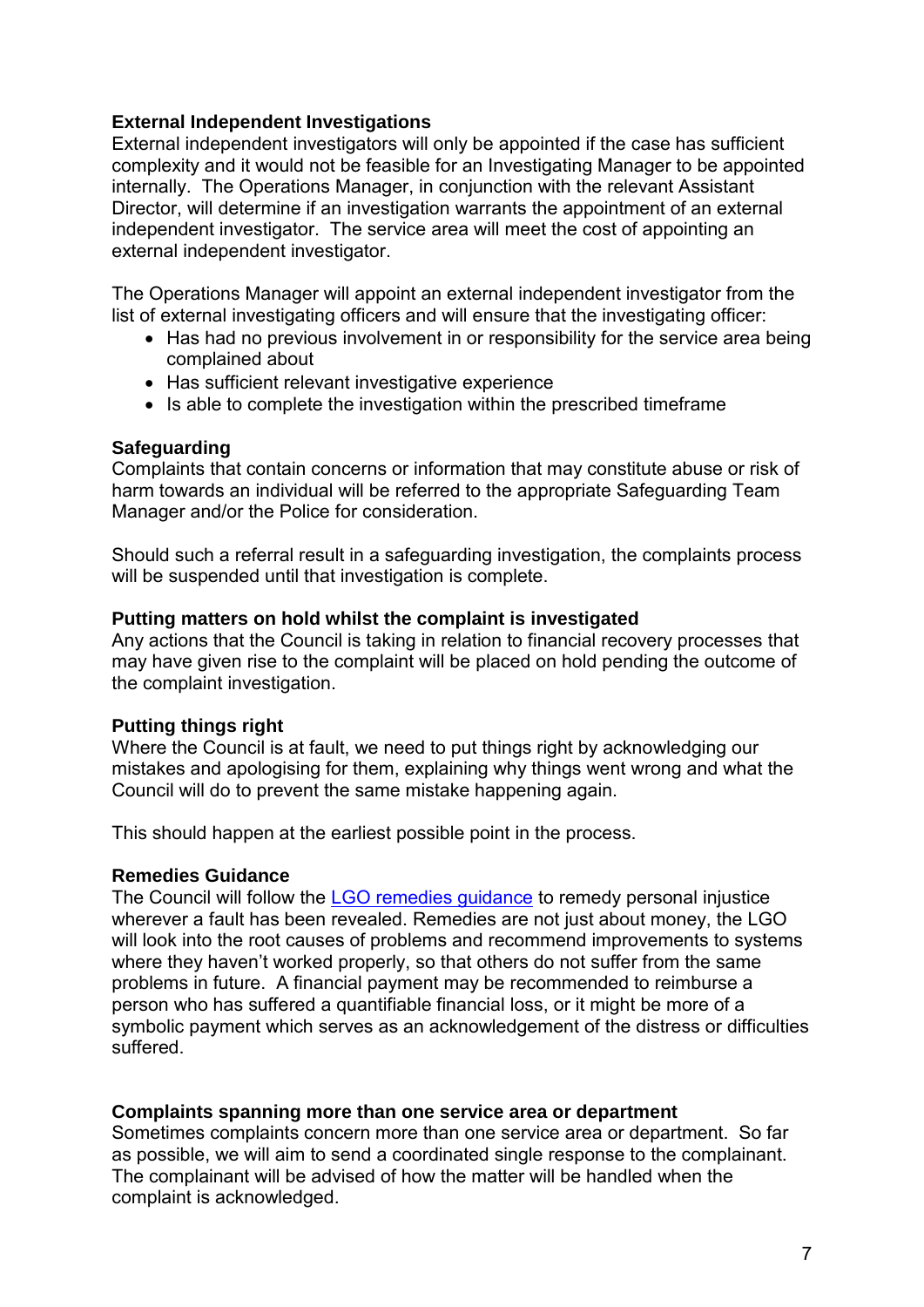#### **Complaints involving partner organisations**

Increasingly, councils work in partnership with other organisations that may have different complaints policies and procedures. We should endeavour to have simple systems in place for handing complaints under our partnership arrangements.

Where the service complained about is provided by a contractor, the contractor will be required to investigate and respond to the complaint, as well as conforming to the Council's standards for dealing with complaints.

#### **Local Government & Social Care Ombudsman**

The Local Government & Social Care Ombudsman (LGO) investigates complaints about local authorities and is independent of the Council. The LGO has similar powers to a High Court Judge.

If a complainant remains dissatisfied after completing the Council's complaints procedure, the next stage is to contact the LGO. Complainants would normally need to complete all stages of the Council process before the LGO will look at a complaint. The LGO encourages local settlement of complaints wherever possible.

The Local Government & Social Care Ombudsman can be contacted at:

The Local Government & Social Care Ombudsman PO Box 4771 **Coventry** CV4 0EH Telephone: 0300 061 0614 Fax: 02476 820 001 www.lgo.org.uk

#### **General Data Protection Regulations**

All complaints will be dealt with in accordance with the requirements of the General Data Protection regulations May 2018 and the Freedom of Information Act 2000 and subsequent legislation and Council policies.

Anyone involved in handling a complaint has a duty to comply with this procedure and ensure that information about the complaint is kept confidential and only disclosed as necessary to investigate the complaint.

#### **Learning from complaints**

The Council is committed to learning the lessons of complaints, recording them on the system and using them to improve services. Where actions have been identified as a result of learning, these must be reviewed and implemented.

#### **Monitoring complaints**

Complaints are an important management tool that allows the Council to learn about the services provided. They are a useful source of information about how customers see the Council's services and how the Council is serving its customers. To ensure that the Council can learn from complaints, the following information should be collected: